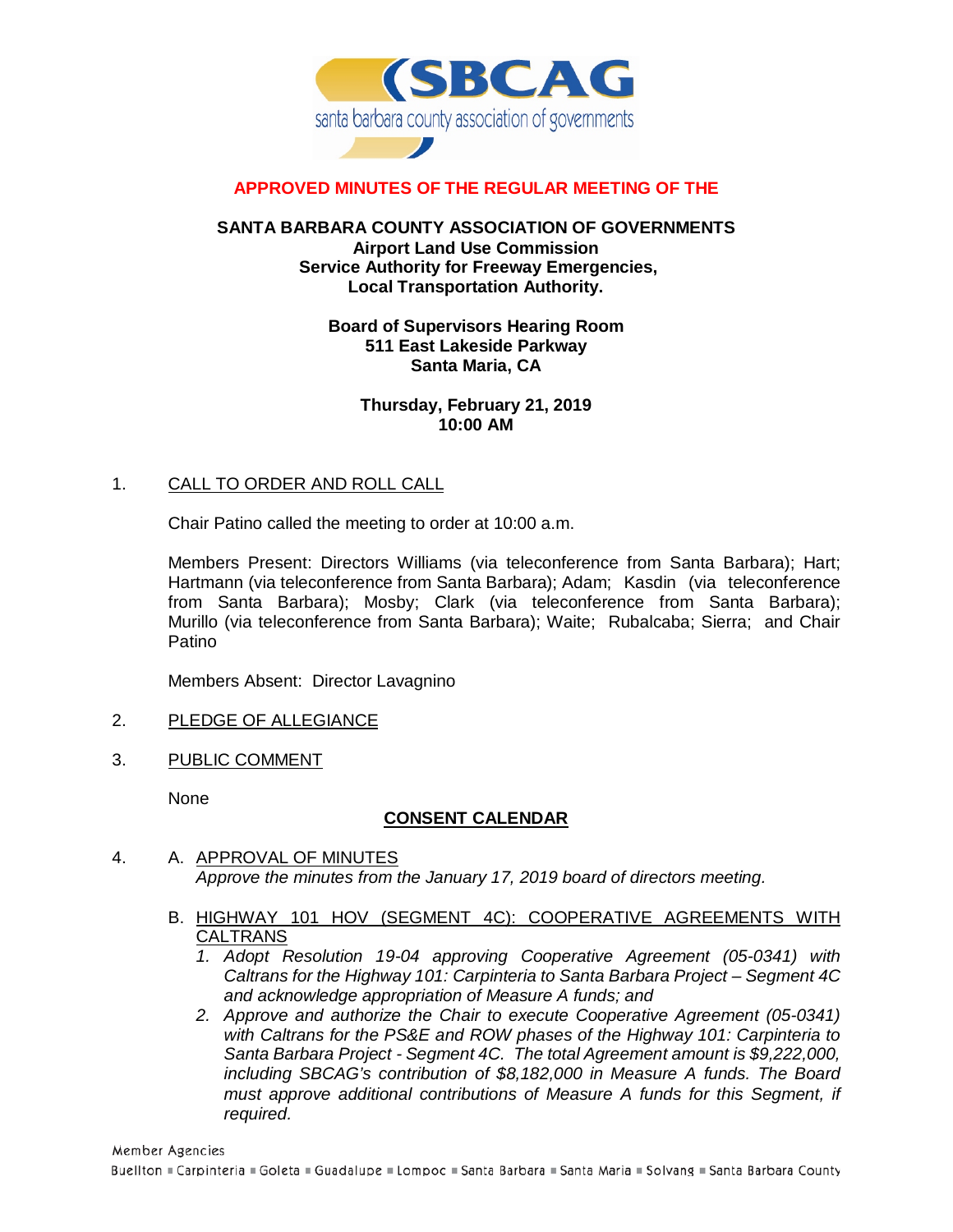- *3. Adopt Resolution 19-11 approving Cooperative Agreement (05-0345) Caltrans for the Highway 101: Carpinteria to Santa Barbara Project – Segment 4C Rehabilitation including State Highway Operation Protection Program (SHOPP) funding and acknowledge appropriation of Measure A funds; and*
- *4. Approve and authorize the Chair to execute Cooperative Agreement (05-0345) Caltrans for the PS&E and ROW phases of the Highway 101: Carpinteria to Santa Barbara Project - Segment 4C Rehabilitation with SHOPP funding. The total Agreement amount is \$3,695,000, including SBCAG's contribution of \$3,005,000 in Measure A funds. The Board must approve additional contributions of Measure A funds for this Segment, if required.*

Item 4C was pulled from the Consent Calendar but was not considered separately.

- C. HIGHWAY 101 HOV (SEGMENTS 4D-4E): COOPERATIVE AGREEMENTS WITH CALTRANS
	- *1. Adopt Resolution 19-05 approving Cooperative Agreement (05-0347) with Caltrans for the Highway 101: Carpinteria to Santa Barbara Project – Segments 4D and 4E and acknowledge appropriation of Measure A funds; and*
	- *2. Approve and authorize the Chair to execute a Cooperative Agreement (05-0347) with Caltrans to provide oversight of the PS&E phase of the Highway 101: Carpinteria to Santa Barbara Project - Segments 4D and 4E. The total Agreement amount is \$26,490,000, including \$23,983,000 in Measure A funds. The Board must approve additional contributions of Measure A funds for this Segment, if required.*

## PUBLIC COMMENT

Cliff Ghersen addressed the board on the impact of increased traffic in Montecito.

#### D. STATE TRANSIT ASSISTANCE FISCAL YEAR 2017/18

*Adopt Resolution 19-12 approving \$3,799,457 in State Transit Assistance (STA) funds, including interest earnings, to local claimants for FY 17/18 to be claimed in FY 18/19.*

E. CHP CALL BOX AGREEMENT

*Acting as the Santa Barbara County Service Authority for Freeway Emergencies, adopt Resolution 19-14 authorizing the Executive Director to execute agreements and agreement amendments with the California Highway Patrol to provide call box dispatching services.*

- F AMENDMENT TO FEDERAL TRANSPORTATION IMPROVEMENT PROGRAM *Adopt Resolution 19-13 amending the 2019 Federal Transportation Improvement Program through Formal Amendment No. 3 to program grouped projects for Highway Safety Improvement Program, and individually listed project for Santa Barbara MTD Paratransit Van Purchase.*
- G. FEDERAL INFRA GRANT APPLICATION FOR U.S. 101 HOV PROJECT *Authorize staff to submit a funding grant application for the Federal Infrastructure for Rebuilding America discretionary grant program for the U.S. 101 High Occupancy Vehicle lane project.*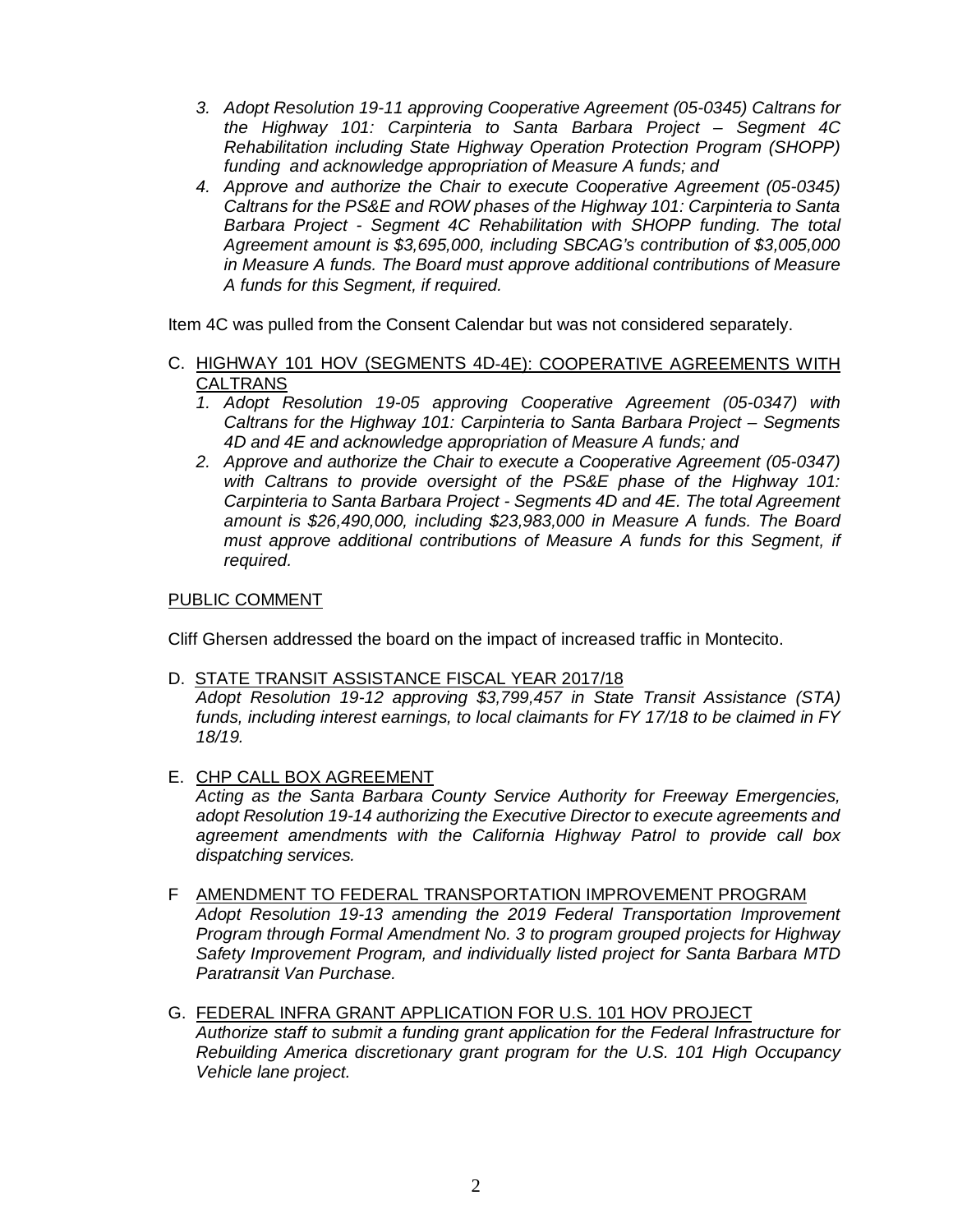## H. LOSSAN AGREEMENT

*Approve, ratify, and authorize the Chair to execute an agreement with the Los Angeles—San Diego—San Luis Obispo Rail Corridor Agency (LOSSAN) to partially*  fund the cost of modifying the Pacific Surfliner schedule to operate an early morning *northbound train to serve the peak hour market between Ventura County and Santa Barbara County from April 1, 2018 through March 31, 2020 for an amount not to exceed \$2,854,549.*

Motion made to approve Consent Calendar

| Motion: Hart    | Second: Sierra                                                                                              |
|-----------------|-------------------------------------------------------------------------------------------------------------|
| Motion carried: | 12-0                                                                                                        |
| Yes:            | Williams, Hart, Hartmann, Adam, Mosby, Waite, Murillo, Clark, Kasdin,<br>Rubalcaba, Sierra and Chair Patino |
| No:             | <b>None</b>                                                                                                 |
| Abstention:     | <b>None</b>                                                                                                 |
| Absent:         | Lavagnino                                                                                                   |

## 5. HIGHWAY 166 CHP REPORT

- *A. Receive a report from the California Highway Patrol (CHP) on Measure A funded enforcement activities and accident patterns on Highway 166.*
- *B. Provide direction to staff on bringing a contract amendment to extend the term of the services of the existing agreement.*

Received report and directed staff to bring back contract amendment to a future meeting.

6. FY 2019-20 OVERALL WORK PROGRAM AND BUDGET *Review and comment on the Draft FY 2019-20 Overall Work Program and Budget.*

Review and comment only therefore no action was taken.

#### 7. 2019 TRANSIT NEEDS ASSESSMENT

*Receive a presentation on the 2019 Draft Transit Needs Assessment process and draft findings. Provide SBCAG staff input.*

Review and comment only therefore no action was taken.

## 8. REGIONAL CENSUS 2020 COMPLETE COUNT EFFORT OVERVIEW

- A. *Receive a presentation by County of Santa Barbara Executive Office staff on the current state of the region's Census 2020 Complete Count efforts; and*
- *B. Provide conceptual direction to SBCAG staff about the role, if any, that SBCAG may want to play in strategic planning, implementation planning, implementation oversight or financial oversight.*

## PUBLIC COMMENT

Kathleen Woodruff, US Census, congratulated staff on forming the Complete Count Committee and was doing outreach for jobs locally for the census office that will be opening in Camarillo.

Receive and comment only therefore no action was taken.